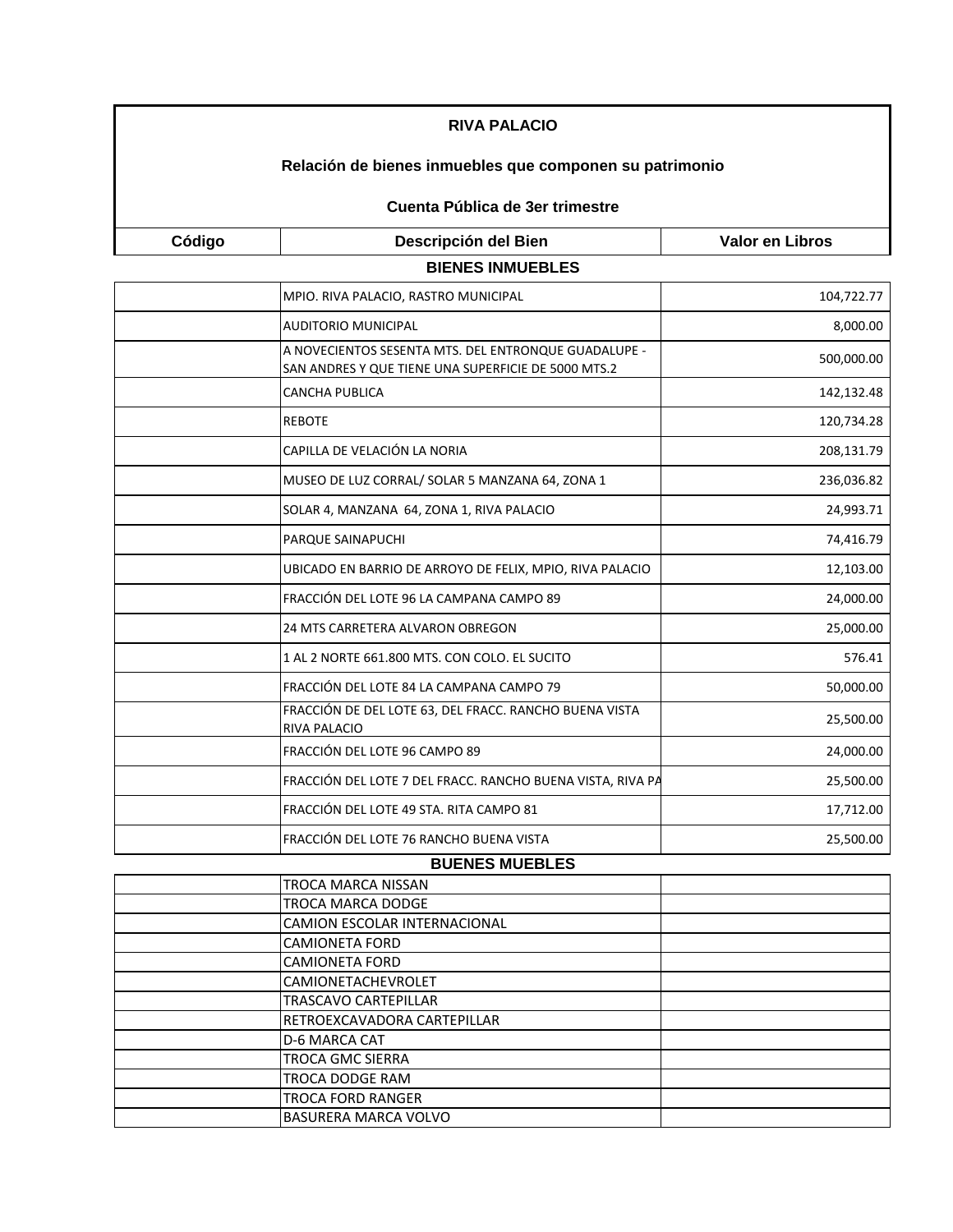| TROCA DODGE RAM                     |  |
|-------------------------------------|--|
| TROCA SILVERADO CREW CAB 4X4        |  |
| <b>HONDA CIVIC</b>                  |  |
| NISSAN TIIDA                        |  |
| <b>CAMIONETA ESCOLAR NISSAN</b>     |  |
| TROCA CHEVROLET SILVERADO           |  |
| CAMIONETA ESCOLAR NISSAN            |  |
| CAMIONETA ESCOLAR EXPRESS VAN       |  |
| JEEP COMPASS                        |  |
| TROCA CHEVROLET SILVERADO           |  |
| <b>CAMION DE BASURA</b>             |  |
| <b>GRUA FORD DIESEL</b>             |  |
| TROCA CHEVROLET (PATRULLA)          |  |
| CARRO FORD MARQUIS (PATRULLA)       |  |
| TROCA DODGE (DIF)                   |  |
| TROCA CHEVROLET (PATRULLA)          |  |
| TROCA FORD (SERVICIOS PUBLICOS)     |  |
| CAMION ESCOLAR INTERNACIONAL        |  |
| <b>FORD F250</b>                    |  |
| PICK UP FORD DE TONELADA            |  |
| <b>FORD F150</b>                    |  |
| <b>CAMIONETA FORD DE TRANSPORTE</b> |  |
| <b>ESCOLAR</b>                      |  |
| <b>CAMION ESCOLAR</b>               |  |
| CAMION DE VOLTEO MARCA DINA         |  |
| RETROEXCAVADORA MARCA               |  |
| CARTEPILLAR                         |  |
| MOTOCONFORMADORA MARCA              |  |
| CARTEPILLAR                         |  |
| IMPRESORA MULTIFUNCIONAL HP         |  |
| <b>MONITOR MARCA ACER</b>           |  |
| CPU MARCA LENOVO                    |  |
| TECLADO MARCA LENOVO                |  |
| <b>MONITOR MARCA ACER</b>           |  |
| CPU MARCA LENOVO                    |  |
| TECLADO MARCA LENOVO                |  |
| <b>IMPRESORA MARCA CANON</b>        |  |
| MONITOR HP7500                      |  |
| <b>TECLADO MARCA HP</b>             |  |
| <b>CPU</b>                          |  |
| <b>MONITOR MARCA ACER</b>           |  |
| TECLADO MARCA LENOVO                |  |
| CPU MARCA LENOVO                    |  |
| CPU MARCA LENOVO                    |  |
| <b>MONITOR MARCA ACER</b>           |  |
| TECLADO MARCA LENOVO                |  |
| MONITOR HP7500                      |  |
| CPU MARCA HP                        |  |
| <b>TECLADO MARCA HP</b>             |  |
| <b>MONITOR MARCA DELL</b>           |  |
| CPU MARCA ALASKA                    |  |
| TECLADO MARCA ALASKA                |  |
| CPU MARCA HP                        |  |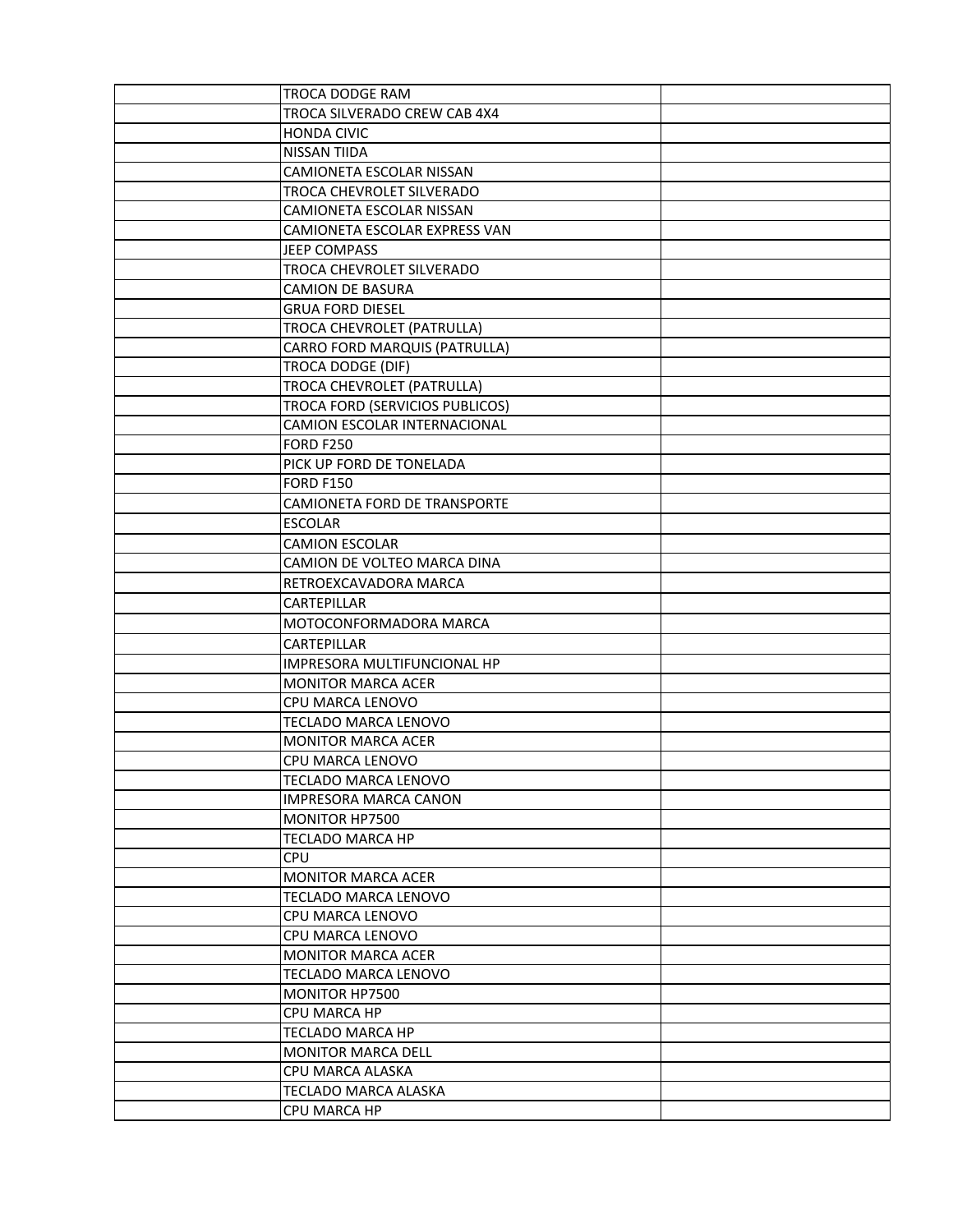| CPU MARCA HP                           |  |
|----------------------------------------|--|
| CPU MARCA HP                           |  |
| CPU MARCA HP                           |  |
| TECLADO MARCA HP                       |  |
| <b>MONITOR MARCA HP</b>                |  |
| <b>MONITOR MARCA HP</b>                |  |
| <b>MONITOR MARCA HP</b>                |  |
| <b>MONITOR MARCA HP</b>                |  |
| LAPTOP NB LANIX NEURON A 43552         |  |
| PC DE ESCRITORIO                       |  |
| MULTIFUNCIONAL CANNON PIXMA MOD. G3100 |  |
| PROYECTOR INFOCUS IN112X3200 LUM       |  |
| PANTALLA BLANCA (PARA PROYECTOR)       |  |
| MONITOR (ACER) MODELO AL1706 A         |  |
| TECLADO MARCA LENOVO                   |  |
| UN PAR DE BOCINAS TURE BASIX           |  |
| CPU MARCA LG                           |  |
| IMPRESORA HP LASER                     |  |
| <b>COMPUTADORA DE ESCRITORIO</b>       |  |
| <b>TECLADO</b>                         |  |
| <b>CPU</b>                             |  |
| <b>TECLADO MARCA EASY</b>              |  |
| <b>MONITOR MARCA ACER</b>              |  |
| TELEFONO MACA PANASONIC                |  |
| IMPRESORA MARCA HP LASERJET 1018       |  |
| IMPRESORA HP LASER JET PRO M12W        |  |
| COMPUTADORA DE ESCRITORIO LENOVO       |  |
| <b>IMPRESORA MARCA HP</b>              |  |
| <b>ESCRITORIO</b>                      |  |
| SAINAPUCHI                             |  |
| <b>CAMION ESCOLAR</b>                  |  |
| <b>CHEVROLET SILVERADO</b>             |  |
| CHEVROLET SILVERADO 2500               |  |
| DOMPE MARCA INTERNACIONAL              |  |
| ARCHIVERO DE LAMINA                    |  |
| SILLA EJECUTIVA                        |  |
| <b>PALAS MARCA TRUPER</b>              |  |
| ASADON                                 |  |
| <b>BARRAS</b>                          |  |
| MAQUINA SOLDADORA CON                  |  |
| CASCO MARCA LINCOLN ELECTRIC           |  |
| PULIDORA DE 7"                         |  |
| <b>MARCA MAKITA</b>                    |  |
| PENDULO CERRUCHO PARA METAL            |  |
| DE 14" DEWALT                          |  |
| CAMARA DE LLANTA PARA                  |  |
| CAMION                                 |  |
| <b>ESCRITORIO DE MADERA</b>            |  |
| <b>ESCRITORIO CON BASE METALICA</b>    |  |
| ESTANTE METALICO DE 3 SECCIONES        |  |
|                                        |  |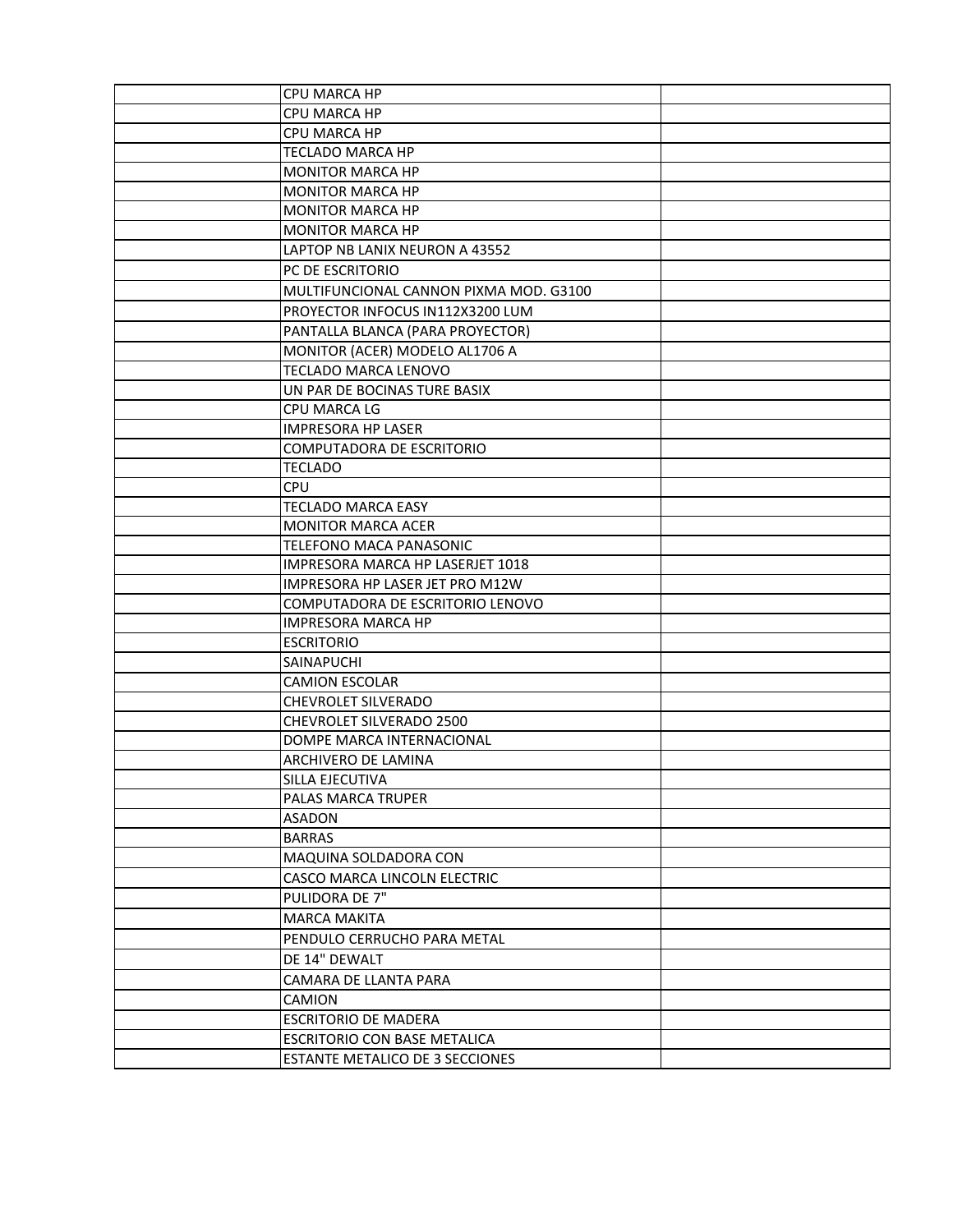| <b>RIVA PALACIO</b><br>Relación de bienes inmuebles que componen su patrimonio |                                      |                        |
|--------------------------------------------------------------------------------|--------------------------------------|------------------------|
|                                                                                |                                      |                        |
| Código                                                                         | Descripción del Bien                 | <b>Valor en Libros</b> |
|                                                                                | <b>BUENES MUEBLES</b>                |                        |
|                                                                                | TROCA MARCA NISSAN                   |                        |
|                                                                                | TROCA MARCA DODGE                    |                        |
|                                                                                | CAMION ESCOLAR INTERNACIONAL         |                        |
|                                                                                | <b>CAMIONETA FORD</b>                |                        |
|                                                                                | <b>CAMIONETA FORD</b>                |                        |
|                                                                                | CAMIONETACHEVROLET                   |                        |
|                                                                                | <b>TRASCAVO CARTEPILLAR</b>          |                        |
|                                                                                | RETROEXCAVADORA CARTEPILLAR          |                        |
|                                                                                | D-6 MARCA CAT                        |                        |
|                                                                                | TROCA GMC SIERRA                     |                        |
|                                                                                | TROCA DODGE RAM                      |                        |
|                                                                                | <b>TROCA FORD RANGER</b>             |                        |
|                                                                                | BASURERA MARCA VOLVO                 |                        |
|                                                                                | TROCA DODGE RAM                      |                        |
|                                                                                | TROCA SILVERADO CREW CAB 4X4         |                        |
|                                                                                | <b>HONDA CIVIC</b>                   |                        |
|                                                                                | NISSAN TIIDA                         |                        |
|                                                                                | CAMIONETA ESCOLAR NISSAN             |                        |
|                                                                                | TROCA CHEVROLET SILVERADO            |                        |
|                                                                                | CAMIONETA ESCOLAR NISSAN             |                        |
|                                                                                | CAMIONETA ESCOLAR EXPRESS VAN        |                        |
|                                                                                | <b>JEEP COMPASS</b>                  |                        |
|                                                                                | TROCA CHEVROLET SILVERADO            |                        |
|                                                                                | <b>CAMION DE BASURA</b>              |                        |
|                                                                                | <b>GRUA FORD DIESEL</b>              |                        |
|                                                                                | TROCA CHEVROLET (PATRULLA)           |                        |
|                                                                                | <b>CARRO FORD MARQUIS (PATRULLA)</b> |                        |
|                                                                                | TROCA DODGE (DIF)                    |                        |
|                                                                                | TROCA CHEVROLET (PATRULLA)           |                        |
|                                                                                | TROCA FORD (SERVICIOS PUBLICOS)      |                        |
|                                                                                | CAMION ESCOLAR INTERNACIONAL         |                        |
|                                                                                | <b>FORD F250</b>                     |                        |
|                                                                                | PICK UP FORD DE TONELADA             |                        |
|                                                                                | <b>FORD F150</b>                     |                        |
|                                                                                | CAMIONETA FORD DE TRANSPORTE         |                        |
|                                                                                | <b>ESCOLAR</b>                       |                        |
|                                                                                | <b>CAMION ESCOLAR</b>                |                        |
|                                                                                | CAMION DE VOLTEO MARCA DINA          |                        |
|                                                                                | RETROEXCAVADORA MARCA                |                        |
|                                                                                | CARTEPILLAR                          |                        |
|                                                                                | MOTOCONFORMADORA MARCA               |                        |
|                                                                                | CARTEPILLAR                          |                        |
|                                                                                | IMPRESORA MULTIFUNCIONAL HP          |                        |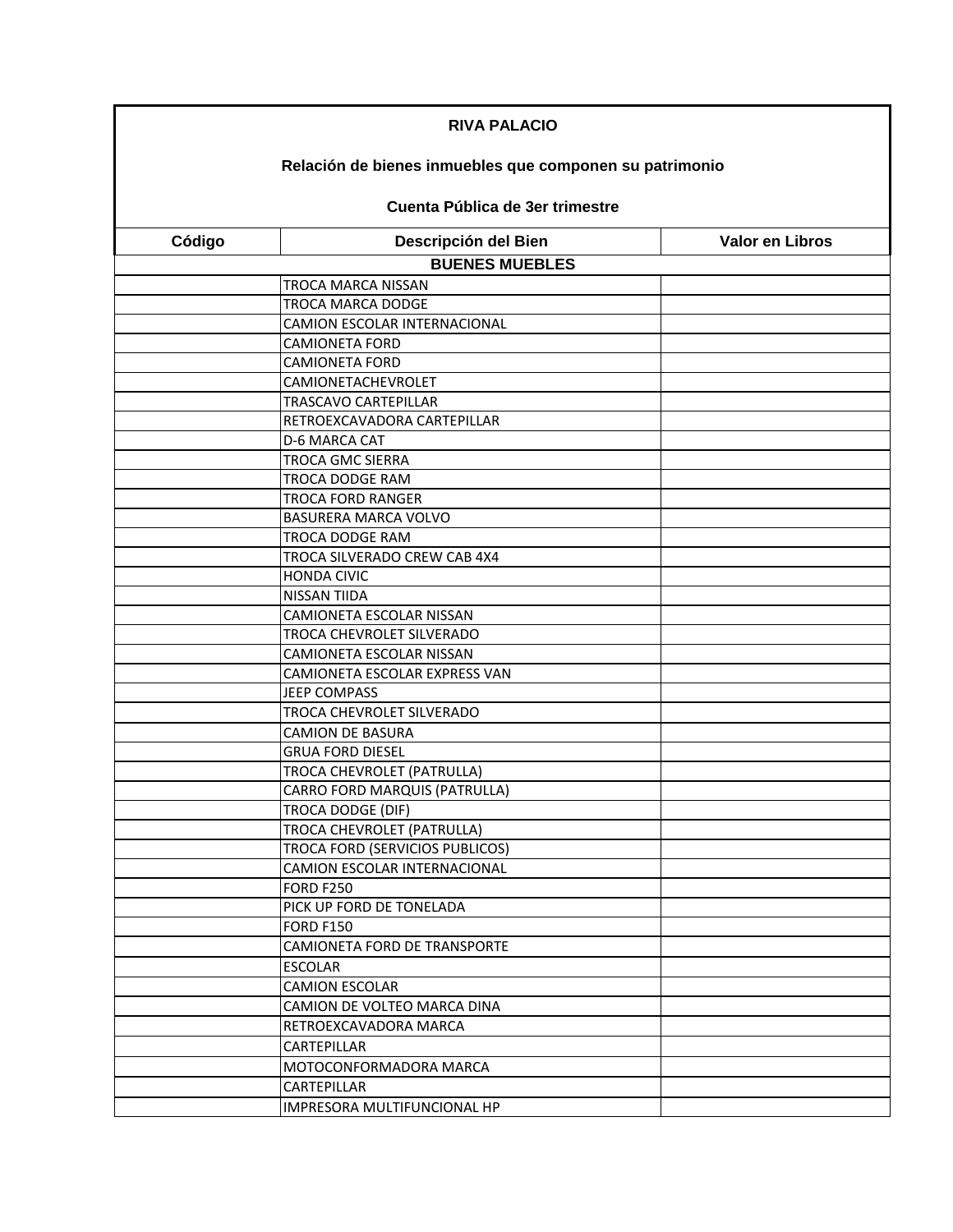| <b>MONITOR MARCA ACER</b>              |  |
|----------------------------------------|--|
| CPU MARCA LENOVO                       |  |
| TECLADO MARCA LENOVO                   |  |
| <b>MONITOR MARCA ACER</b>              |  |
| CPU MARCA LENOVO                       |  |
| TECLADO MARCA LENOVO                   |  |
| <b>IMPRESORA MARCA CANON</b>           |  |
| MONITOR HP7500                         |  |
| <b>TECLADO MARCA HP</b>                |  |
| <b>CPU</b>                             |  |
| <b>MONITOR MARCA ACER</b>              |  |
| TECLADO MARCA LENOVO                   |  |
| CPU MARCA LENOVO                       |  |
| CPU MARCA LENOVO                       |  |
| <b>MONITOR MARCA ACER</b>              |  |
| TECLADO MARCA LENOVO                   |  |
| MONITOR HP7500                         |  |
| <b>CPU MARCA HP</b>                    |  |
| <b>TECLADO MARCA HP</b>                |  |
| <b>MONITOR MARCA DELL</b>              |  |
| CPU MARCA ALASKA                       |  |
| TECLADO MARCA ALASKA                   |  |
| CPU MARCA HP                           |  |
| <b>CPU MARCA HP</b>                    |  |
| CPU MARCA HP                           |  |
| CPU MARCA HP                           |  |
| TECLADO MARCA HP                       |  |
| <b>MONITOR MARCA HP</b>                |  |
| <b>MONITOR MARCA HP</b>                |  |
| <b>MONITOR MARCA HP</b>                |  |
| <b>MONITOR MARCA HP</b>                |  |
| LAPTOP NB LANIX NEURON A 43552         |  |
| PC DE ESCRITORIO                       |  |
| MULTIFUNCIONAL CANNON PIXMA MOD. G3100 |  |
| PROYECTOR INFOCUS IN112X3200 LUM       |  |
| PANTALLA BLANCA (PARA PROYECTOR)       |  |
| MONITOR (ACER) MODELO AL1706 A         |  |
| TECLADO MARCA LENOVO                   |  |
| UN PAR DE BOCINAS TURE BASIX           |  |
| CPU MARCA LG                           |  |
| <b>IMPRESORA HP LASER</b>              |  |
| COMPUTADORA DE ESCRITORIO              |  |
| <b>TECLADO</b>                         |  |
| <b>CPU</b>                             |  |
| <b>TECLADO MARCA EASY</b>              |  |
| <b>MONITOR MARCA ACER</b>              |  |
| TELEFONO MACA PANASONIC                |  |
| IMPRESORA MARCA HP LASERJET 1018       |  |
| IMPRESORA HP LASER JET PRO M12W        |  |
| COMPUTADORA DE ESCRITORIO LENOVO       |  |
| IMPRESORA MARCA HP                     |  |
| <b>ESCRITORIO</b>                      |  |
| SAINAPUCHI                             |  |